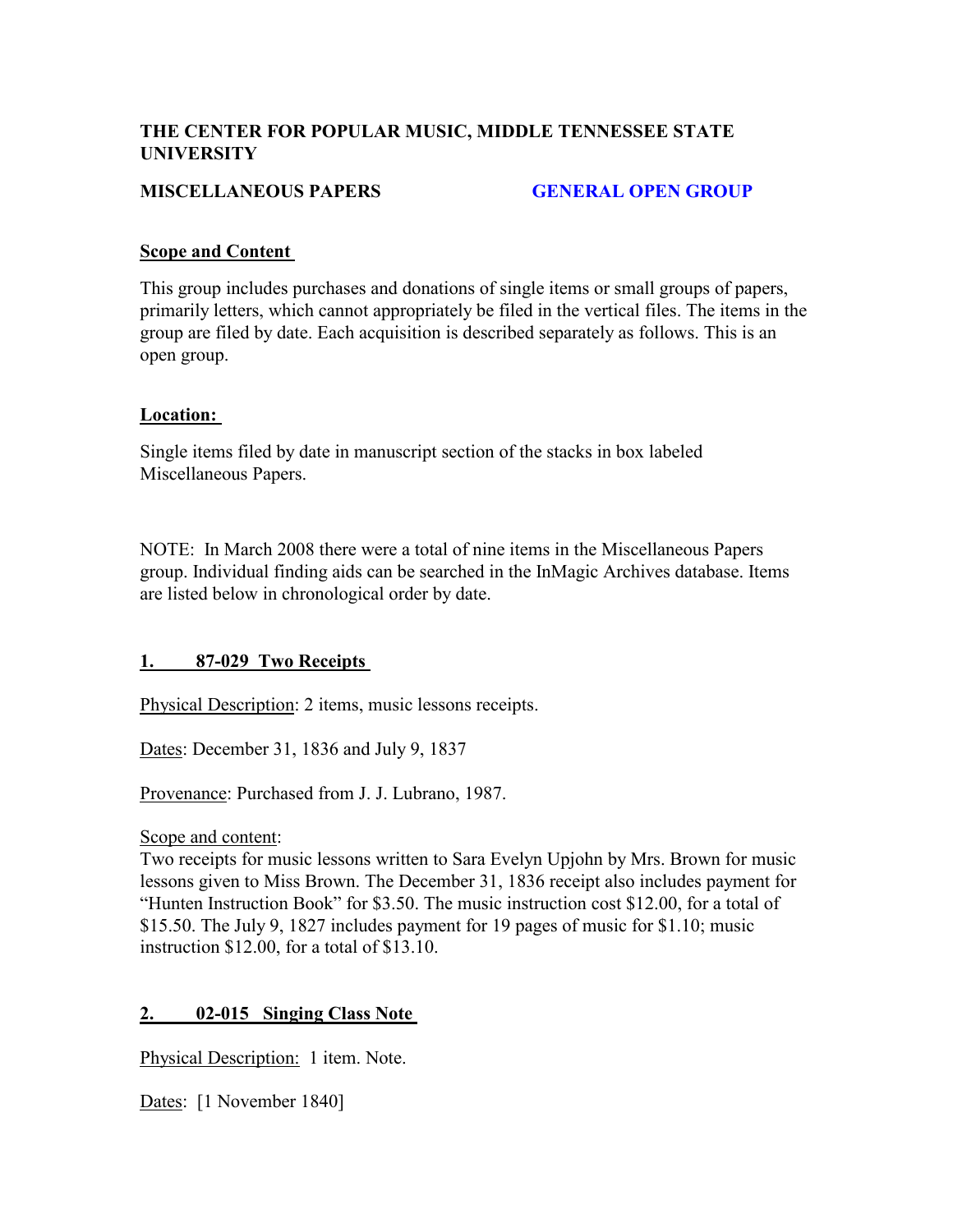Provenance:Purchased from Savoy Books, Lanesborough, Massachusetts January 2003.

Scope and content:

Note written by Ruth A. Edmundson Russell found inside front cover of *The Musician*, explaining that the book was used in a singing class taught by Mr. Sharp. A concert was given in the Third Street Presbyterian Church in Dayton, Ohio using this book. The date listed above was found inside the book cover, however, the note was written sometime later.

## **3. 06-001 Letter from Singing School**

Physical Description: 1 letter

Dates: March 7, 1856

Provenance: Purchased from CJG Enterprises in December 2006.

Scope and content:

Titled, "A short address to and in behalf of the scholars to their teacher Mr. David C. Crawford at the close of singing school in District No. 10 in the town of Salem March  $7<sup>th</sup>$ , 1856," this two-page hand-written letter extends thanks to Mr. Crawford from his students. "We heartily congratulate him on the success of his first effort in teaching vocal music…." It is signed in reverse: John B. Fairley.

## **4. 94-080 Letter from Schoolteacher**

Physical Description: 1 item. Letter, two pages in length, with envelope.

Dates: 19 March 1869.

Provenance: Purchased from J & J Lubrano.

#### Scope and content:

Autograph letter from a young woman named Delia, living near Windsor, Missouri, to her cousin Gus, (R. A. Park) in Cedron , Ohio. Delia is a school teacher, not currently working because she "could not brave the prairies in winter," and because her help is needed at home. The letter describes how she sat down "to the melodion," for respite after a long day of washing, when she received her cousin's letter. She suggests that would her cousin come to visit, he could give her guitar lessons, though he would find her a "dull scholar" who plays too much "at random." She also invites him to join a Saturday night singing at the schoolhouse, at which they wing from a book entitled The Key Note, which she declares is "behind the times," but still suitable to this group of beginners.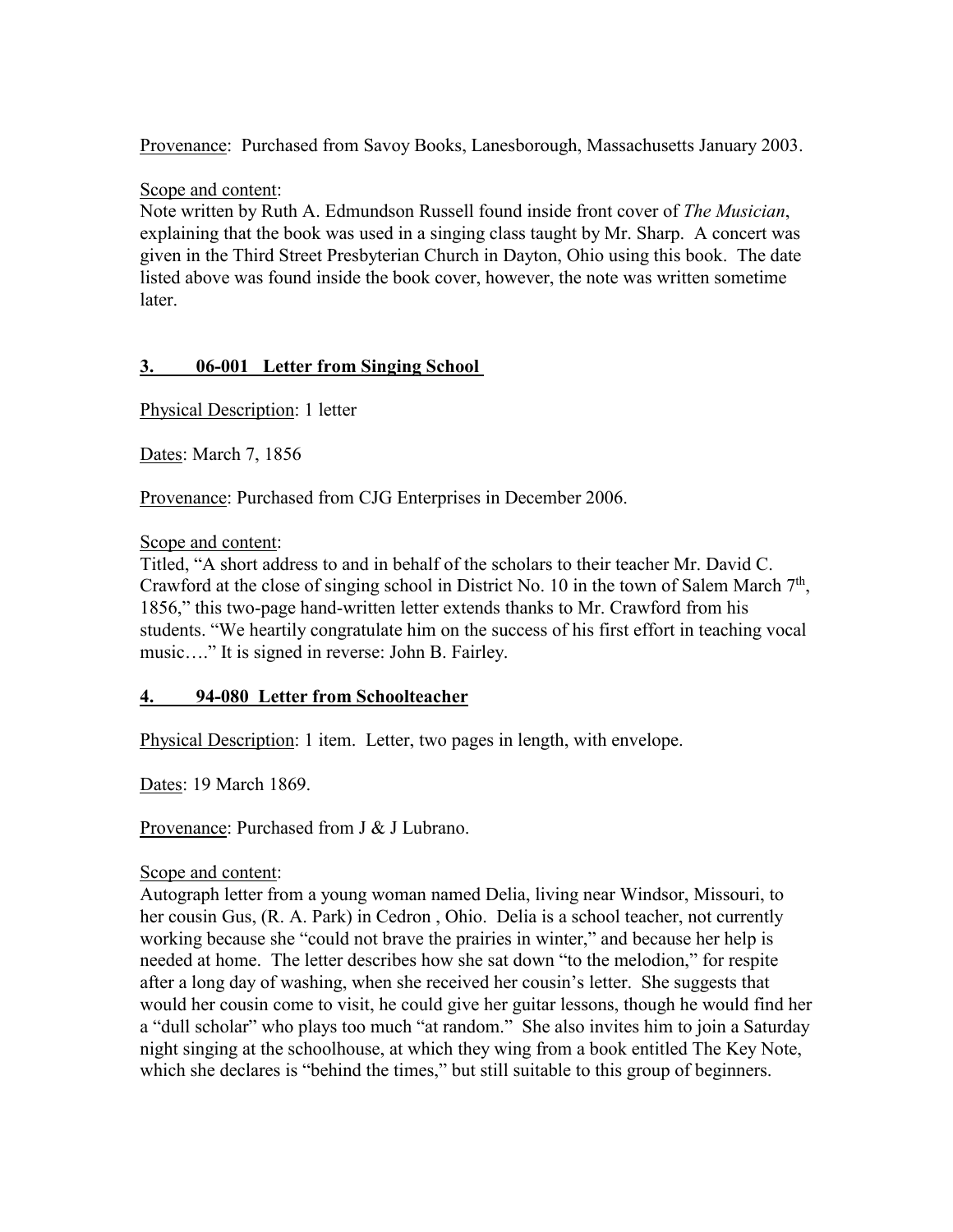## **5. 06-021 Two Newspaper Clippings**

Physical Description: 2 items: 2 newspaper clippings

Dates: [1903]

Provenance: Found in *Fanny Crosby's Life-Story*, purchased from Steve Finer Books, Greenfield, MA, in January 2007.

Scope and content:

Two newspaper clippings from unidentified newspaper. One is a poem titled "Fanny Crosby. By Margaret F. Sangster." The second clipping is a photograph of Lillie Hamilton French, author of "Hezekiah's Wives" published by the Century Company.

#### **6. 90-005 Letter, Monarch Talking Machine Co.**

Physical Description: 1 item, letter.

Dates: 10 March 1917

Provenance: Purchased from Paul Ritscher, August, 1990.

Scope and content:

Letter, 10 March 1917, from [William?] Johnson, general manager, Monarch Talking Machine Co., Menomonie, Wisconsin, to McClellan Bros., Red Boiling Spring, Tennessee, soliciting an order from the firm for Monarch's Style 100 and Style 125 talking machines. A pamphlet describing the machines to which Johnson refers in the letter was not with the letter when received by the Center.

## **7. 03-011 Royalty Agreement**

Physical Description: 1 item, agreement

Dates: October 31, 1938

Provenance: Gift from Charles Wolfe, November 2003.

Scope and content: